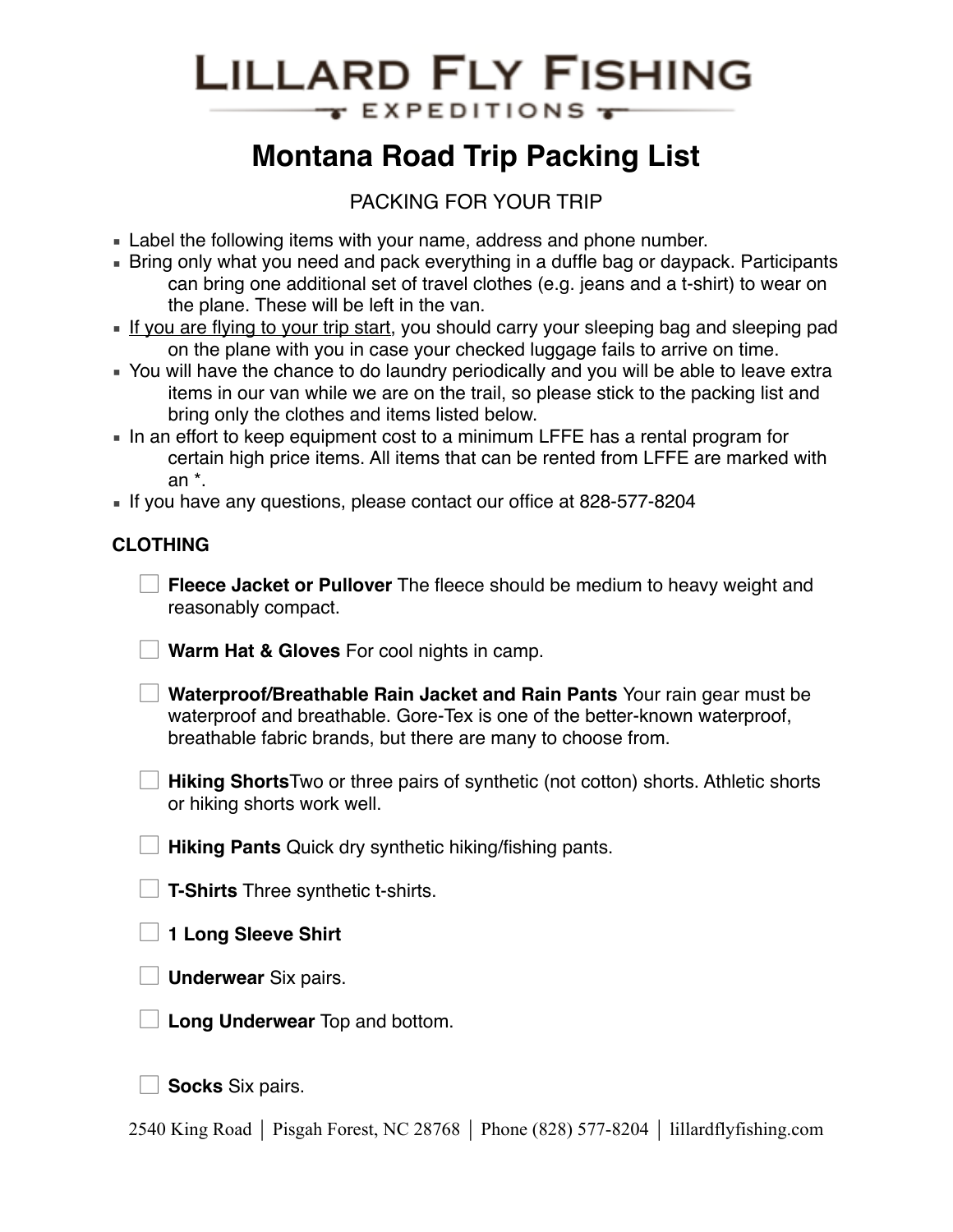#### ☐ **Wading Sandals**

These must have a heel strap for fishing, swimming and wearing around camp. Flip-flops or Crocs are not acceptable for wading in moving rivers. Fishing specific sandals or secure sandals such as Chacos, Tevas, or Keens all work great.

#### ☐ **Sneakers or Tennis Shoes**

Something you can do some light hiking in and that you don't mind getting dirty and wet.

☐ **Bathing Suit**

☐ **Blue Jeans** 1 pair of jeans or other casual pants.

#### **CAMPING EQUIPMENT**

| *Sleeping Bag and Stuff Sack We recommend a lightweight compact sleeping      |
|-------------------------------------------------------------------------------|
| bag (synthetic or down) rated to 20 degrees Fahrenheit or less. Your sleeping |
| bag should compress into a stuff sack that can be cinched down to 12-20" in   |
| length.                                                                       |

☐ **\*Sleeping Pad** A full or 3/4 length mattress pad that is inflatable or made of closed-cell foam.

☐ **Day Pack** Your day pack can be used as a carry-on for your flight and will be necessary for day hikes. This can be a very basic backpack, maybe even just your school backpack. It should be big enough to hold your lunch, 2 water bottles, snacks, some extra warm layers, and a rain jacket.

#### ☐ **Headlamp & Extra Batteries**

#### ☐ **Small Safety Whistle**

☐ **Work Gloves** One pair of work/gardening gloves to be used during our community service projects.

☐ **Water Bottles** Two 1-liter Nalgene (or similar) water bottles. A camelback or similar water bladder will work also.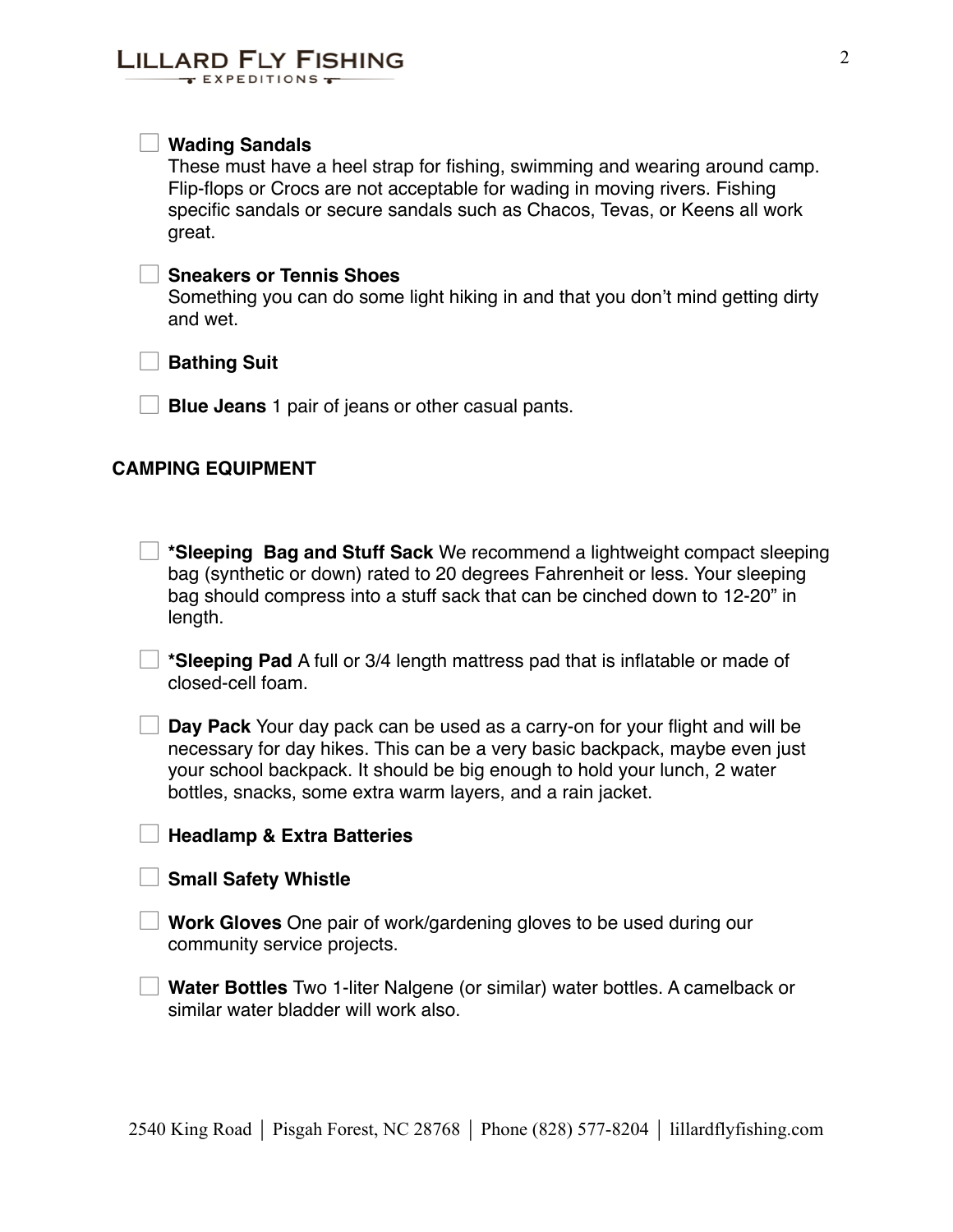## **LILLARD FLY FISHING**

 $\tau$  EXPEDITIONS  $\tau$ 

#### ☐ **Bowl, Mug & Utensils**

For meals you will need a 6-8" plastic dish or bowl. The bowl can be a rigid Tupperware-like material or collapsible. A spork or a set of lightweight silverware. If hot chocolate around the campfire sounds good to you you can pack an insulated mug as well.

#### **Fishing Gear**

☐ **\*Fly Rod (4-6 Weight)** 5 weight fly rods are the most versatile size for trout fishing. We recommend a 9ft 5 weight rod.

☐ **\*Fly Fishing Reel** With backing and weight forward (WF) line.

☐ **Sunglasses** Polarized glasses are essential for fly fishing.

**□ Sunglass Retainer** Chums, Croakies, or similar.

☐ **\*Fishing Tackle (**All of the items below can be rented from LFFE as a complete "Tackle Lanyard" or brought by you. If finding them near you proves difficult they can also be purchased at the start of the trip.)

**1 Tube of fly "Floatant"**

**1 Small Fly Box** We provide all the flies.

**3 Tippet Spools** One of each in sizes 3x, 4x, and 5x.

**4 9ft Tapered Leaders** size 3x or 4x.

**1 Pair of Nippers** Small clippers for cutting line (nail clippers work well).

**1 Pair of Forceps** Small locking pliers.

#### **MISCELLANEOUS GEAR**

☐ **Towel** Medium size cotton towel or synthetic camping towel.

☐ **Plastic Bags** Ten Large 1-gallon ziplock bags used to organize and waterproof your gear and small items.

#### ☐ **Toiletries**

All items should be travel size. If necessary, you will be able to restock en route.

☐ **Moleskin or Molefoam** One full package for blister protection.

☐ **Mesh Laundry Bag**

☐ **Hat with Visor**

☐ **Wrist watch** Inexpensive and waterproof

2540 King Road ⏐ Pisgah Forest, NC 28768 ⏐ Phone (828) 577-8204 ⏐ lillardflyfishing.com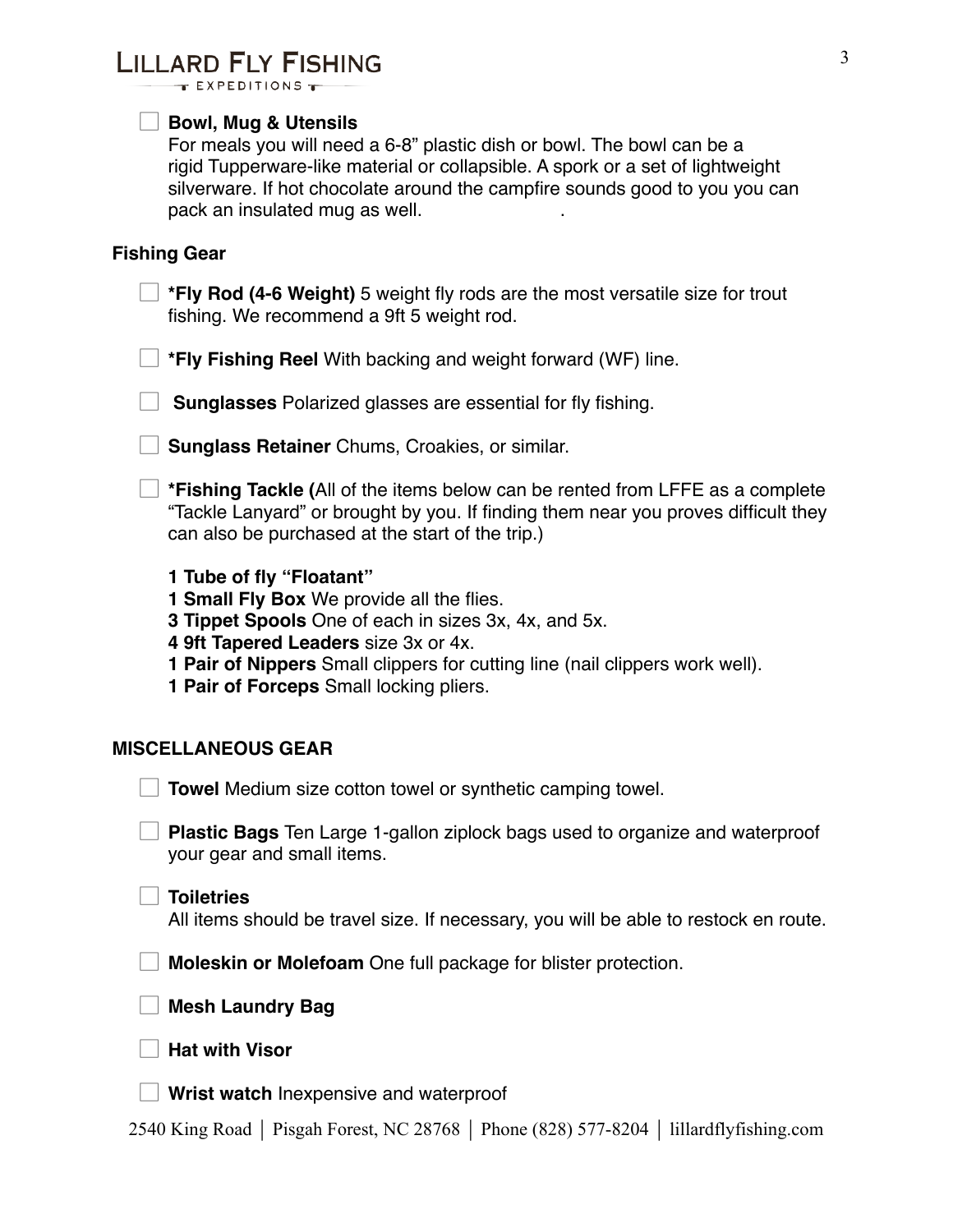